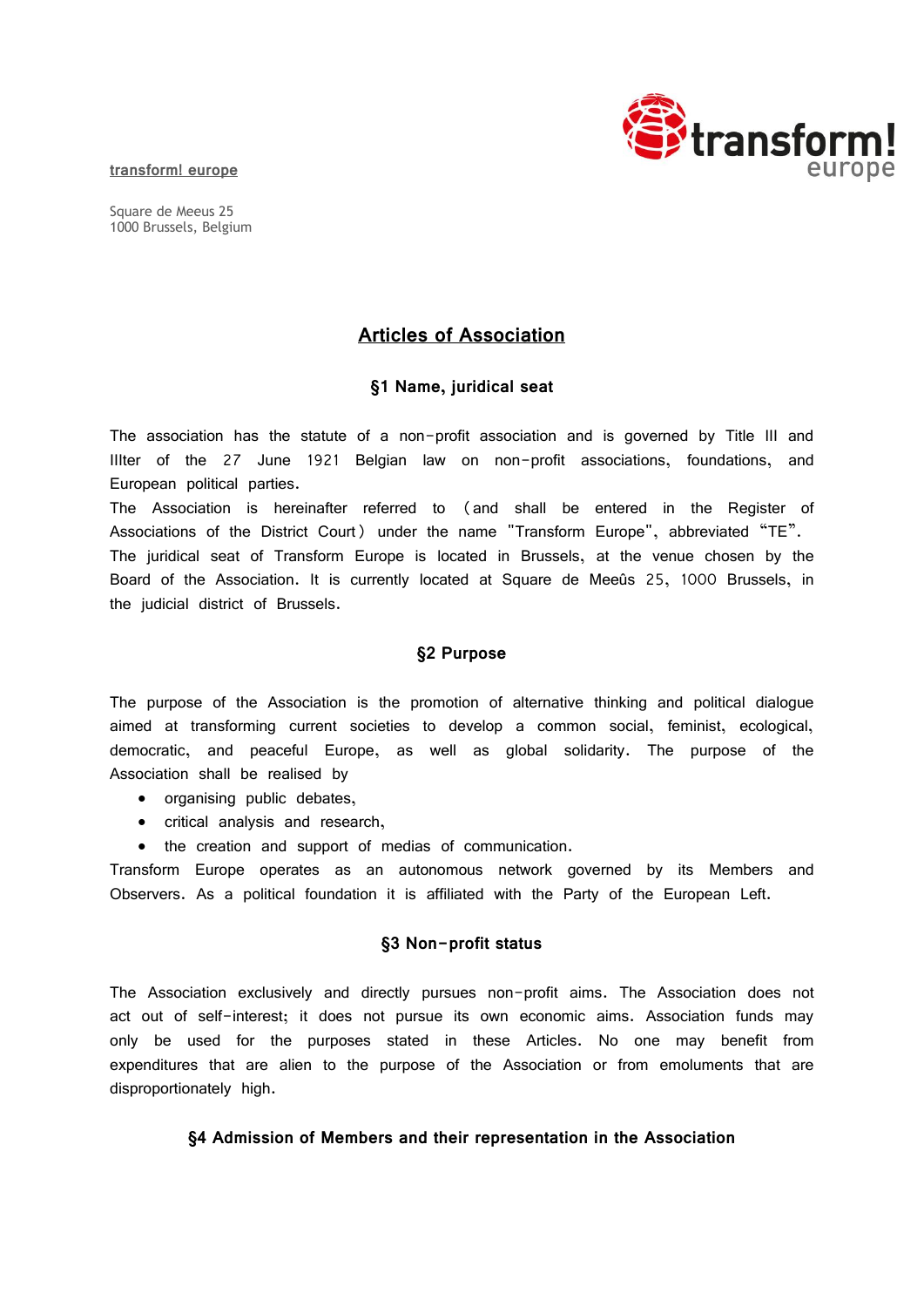The Association is composed of effective members whose number cannot be lower than seven.

Membership of the Association is only open to legally recognised foundations and other associations. They must support the purpose of the Association as stated in §2. They can either become effective members or Observing Members. Effective Members are entitled to vote at the Members' Meetings. Observing Members take part in the meetings, to which they are invited, as consultants. They have the right to apply for effective membership after one year.

Applications for membership must be made in writing and require a unanimous resolution of the Members' Meeting to be accepted. An application for full membership submitted by an observer based in a country where a Full Member (or several Full Members) is/are already present must also be presented by this/these Full Member(s) in order to be discussed at the Members' Meeting.

Every Member shall be represented in the Association by a physical person (Representative) formally appointed in writing by the authorised Board of the member's organisation. The appointment must be lodged with the Association's Board and may be revoked by the appointment of a new representative. The revocation becomes effective when the Board has been notified in writing of the appointment of the new representative.

#### **§5 Resignation of Members**

A Member may resign from the Association at any time by notifying the Board in writing.

#### **§6 Expulsion of Members**

Members may be expelled from the Association if they grossly and intentionally act against the interests of the Association. Expulsions are decided upon by the Members' Meeting by at least three quarters of the Members.

#### **§7 Membership fee**

Membership fees are 'paid annually in advance, falling due on 1 January each year. The annual fee is €100. Changes to the annual fee shall be decided by a resolution of the Members' Meeting.

### **§8 Board**

The Board shall consist of at least seven individuals who are representatives of the members of Transform Europe. The Board shall be elected by the Members' Meeting for a period of two years, although it will remain in office after the expiration of its term until a new Board is elected. The Board can make decisions either in personal meetings, by videotelephony, by phone or email. The decisions are to be recorded in the minutes and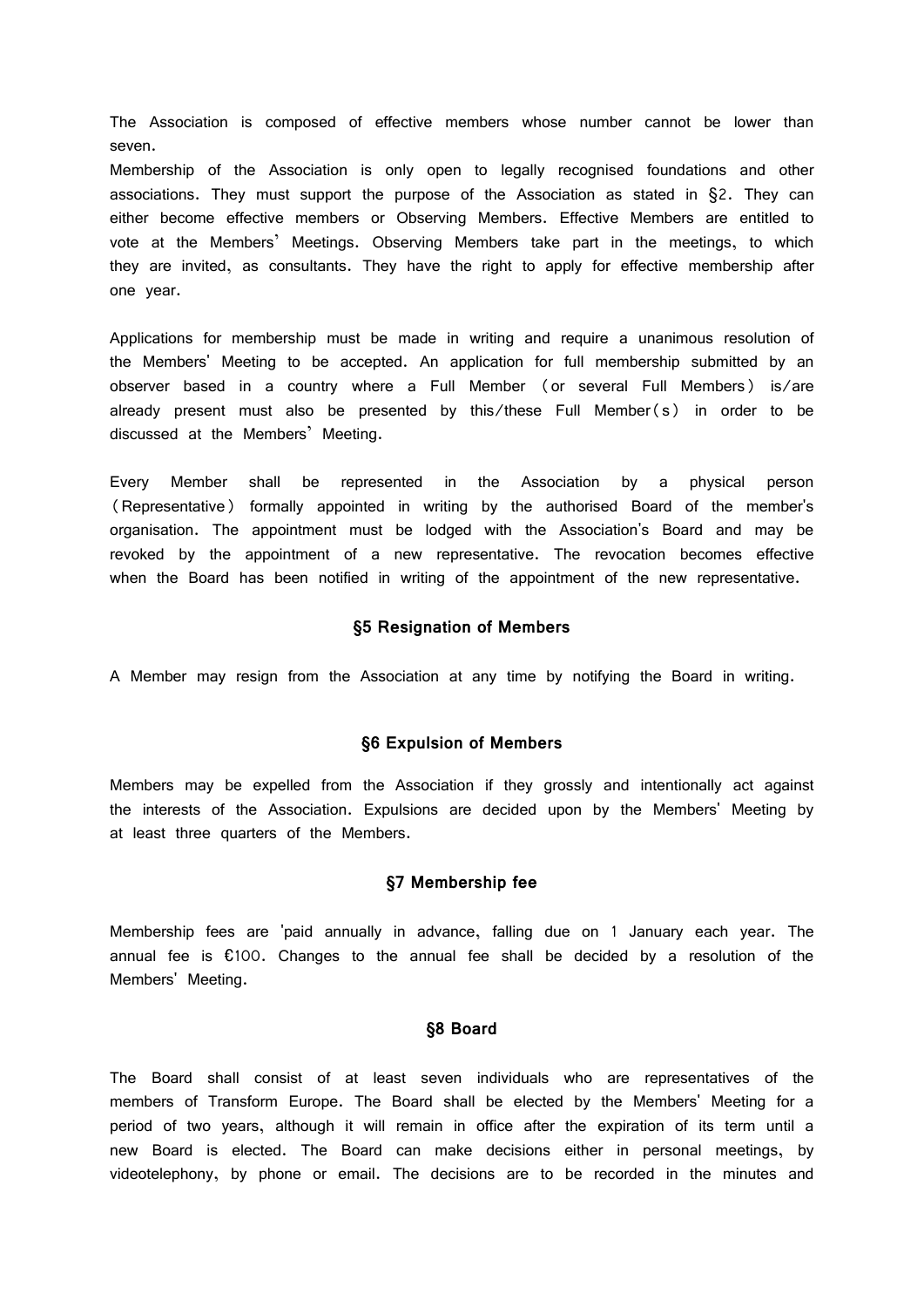circulated to all members of the Association no later than two weeks after the decision is made.

If a member of the Board retires during their period of office, his or her place will remain vacant until the next meeting of the Association.

The Board shall elect from among its Members two Presidents and two Vice-Presidents who will assume responsability for the political coordinaton of the Association. The Presidents will represent Transform Europe publicly and in court. They shall be elected by a majority of at least three-quarters of the Board for not more than two years. No Member of the Board can be elected as President or Vice-President more than once in succession.

The Board may appoint a Scientific and Strategic Advisor as well as establish a Scientific Advisory Council.

The Board shall appoint a Treasurer and one or more Directors (up to three), who together with the Presidents and Vice-Presidents are responsible for the daily work of the Association and the implementation of the resolutions of the Members' Meeting and the Board.

The Board acknowledges the annual accounts established by the Treasurer before submitting them to the Auditors.

### **§9 Members' Meetings**

The following items are of the exclusive competence of the General Assembly:

- a) the appointment and revocation of the Members of the Board,
- b) the discharge to be granted to the Members of the Board ,
- c) the approval of the accounts and budgets,
- d) the modification of the Statutes,
- e) the exclusion of an effective member
- f) the dissolution of the Association
- g) every cases as required by the statutes

The ordinary Members' Meeting is held once a year. Extraordinary Members' Meetings shall be held if the interests of the Association so require or if the convocation of such a meeting is demanded of the Board by at least one fifth of the Members by post or email, stating the purpose and reasons for their action. In case of necessity and by agreement of at least two-thirds of the Members, meetings may be held by the use of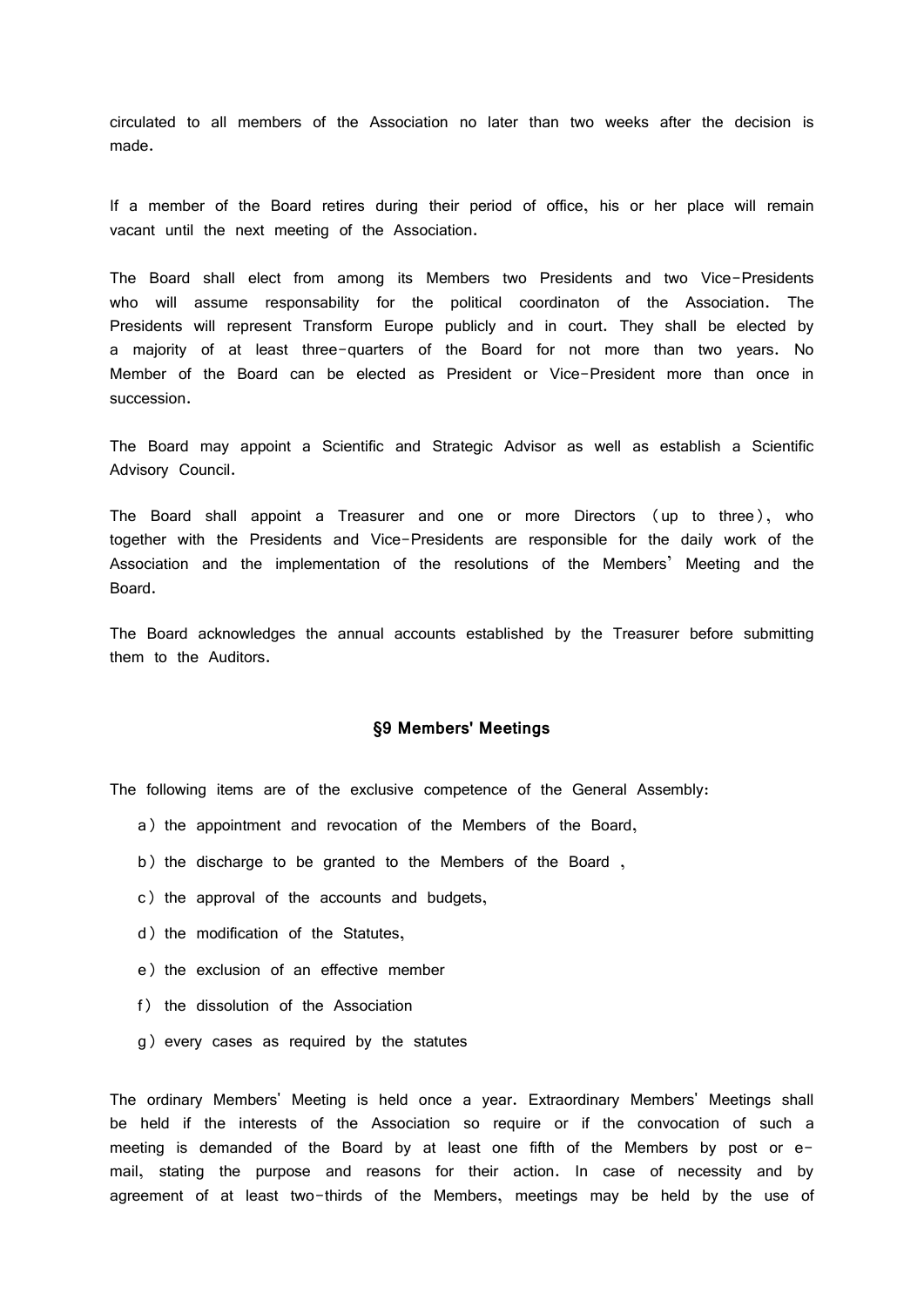instant messenger systems, as video- or voice-meetings. The decisions should be recorded in the minutes by a Member of the Board. The minutes should be proved by at least two other Members of the Board and circulated to all Members of the Association not later than two weeks after the meeting. Objections to the minutes should be made in written form no later than three weeks after the minutes are received.

The Members' Meeting adopts the annual accounts and discharges the Treasurer and Board of liability.

#### **§ 10 Convocation of Members' Meetings**

Members' Meetings shall be convoked by the Board, which will send invitations, including details of the agenda it has set, by mail. Invitations must be sent out four weeks in advance. This requirement shall be deemed to be met if the invitation is mailed in time to each Member's last address known to the Association.

Guests may be invited to attend Members' Meetings. The Board must announce this in the invitation. Every Member is entitled to raise objections to this invitation within three weeks; this will result in the guest being struck from the guest list.

## **§ 11 Conduct of Members' Meetings**

The Members' Meeting shall be deemed to have a quorum if more than 50 percent of the Members of the Association are present or represented. If the Members' Meeting does not have a quorum, a new Members' Meeting with the same agenda must be called within four weeks. The new Meeting shall be deemed to have a quorum regardless of the number of Members or represented Members present.

The Members' Meeting shall be chaired by a Member of the Board. If the latter are unavailable, the Members' Meeting shall elect a Chairperson. The Chairperson of the Meeting shall appoint a keeper of the minutes.

The agenda set by the Board may be amended or supplemented by a resolution of the Members' Meeting. Acceptance of any motion to this effect shall be decided in the Members' Meeting by a majority of the valid votes cast, abstentions counting as invalid votes. Motions concerning the expulsion of Members or amendments to the Articles of Association, and motions concerning changes in the purpose of the Association or its dissolution require a majority of three-quarters of the valid votes cast.

Votes are normally cast by a show of hands. If one quarter of the members present so require, a written ballot must be held.